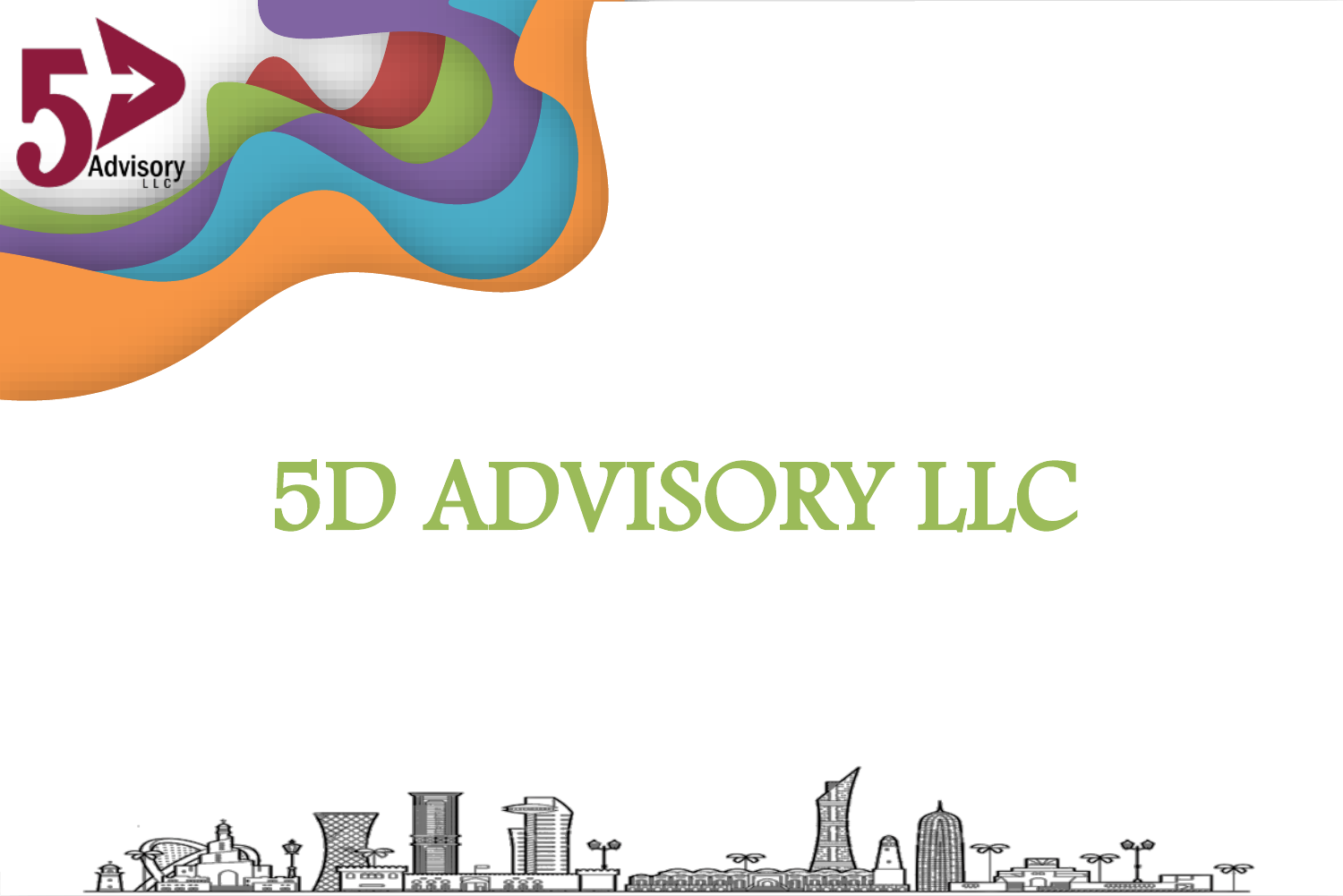# Agenda

- About Shrinivas
- Work Spectrum
- About 5D Advisory LLC
- Projects

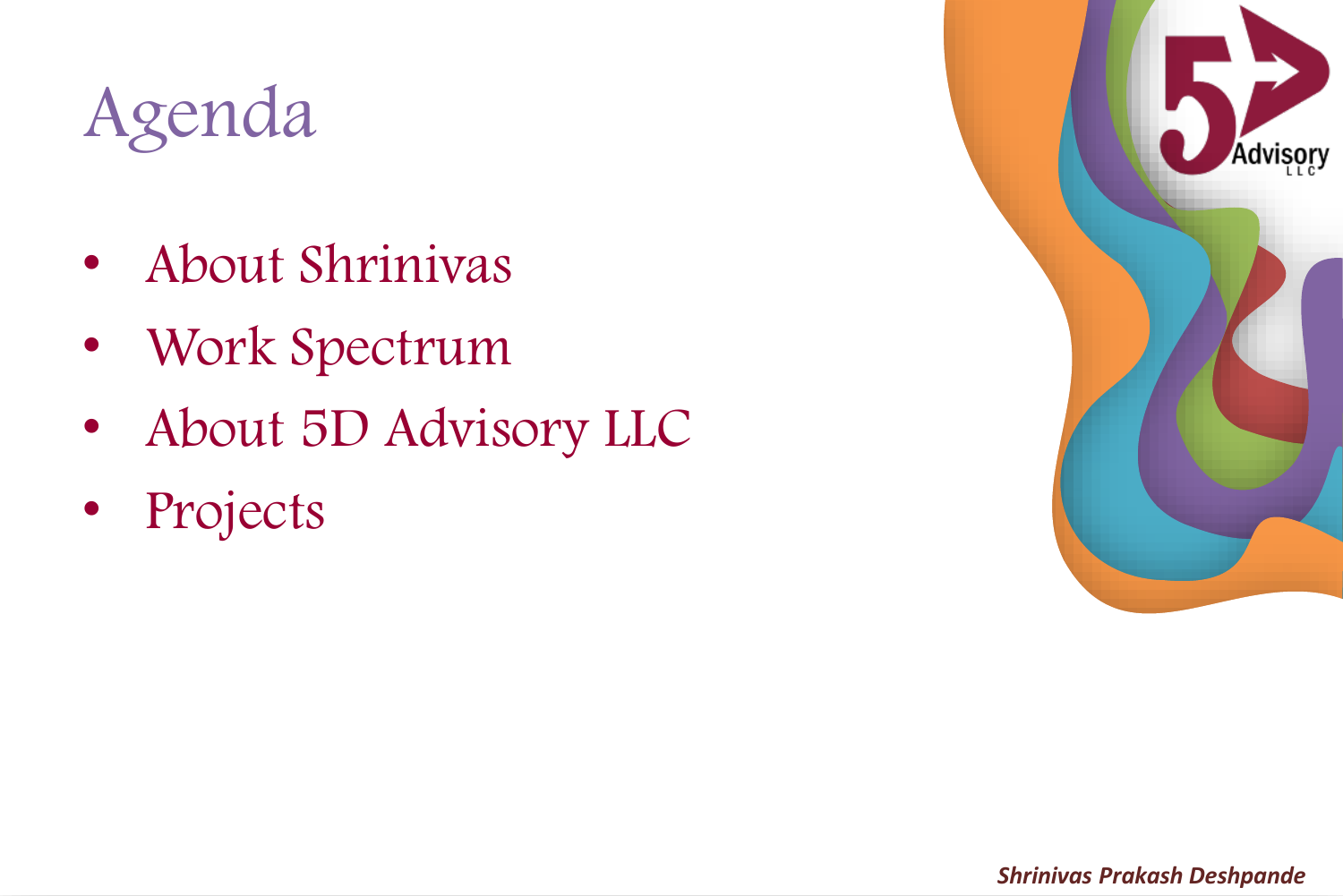## Shrinivas Deshpande

- Environmental Engineer and Infrastructure Planner
- Worked for more than 10 years with Government, Private and Multilateral Funding agencies
	- Environmental Consulting, Project Management, Management Consulting, and Urban Planning
- Chartered Engineer (India) and Project Management Professional (PMP®)
- Preparing for UPDA/MMUP exam

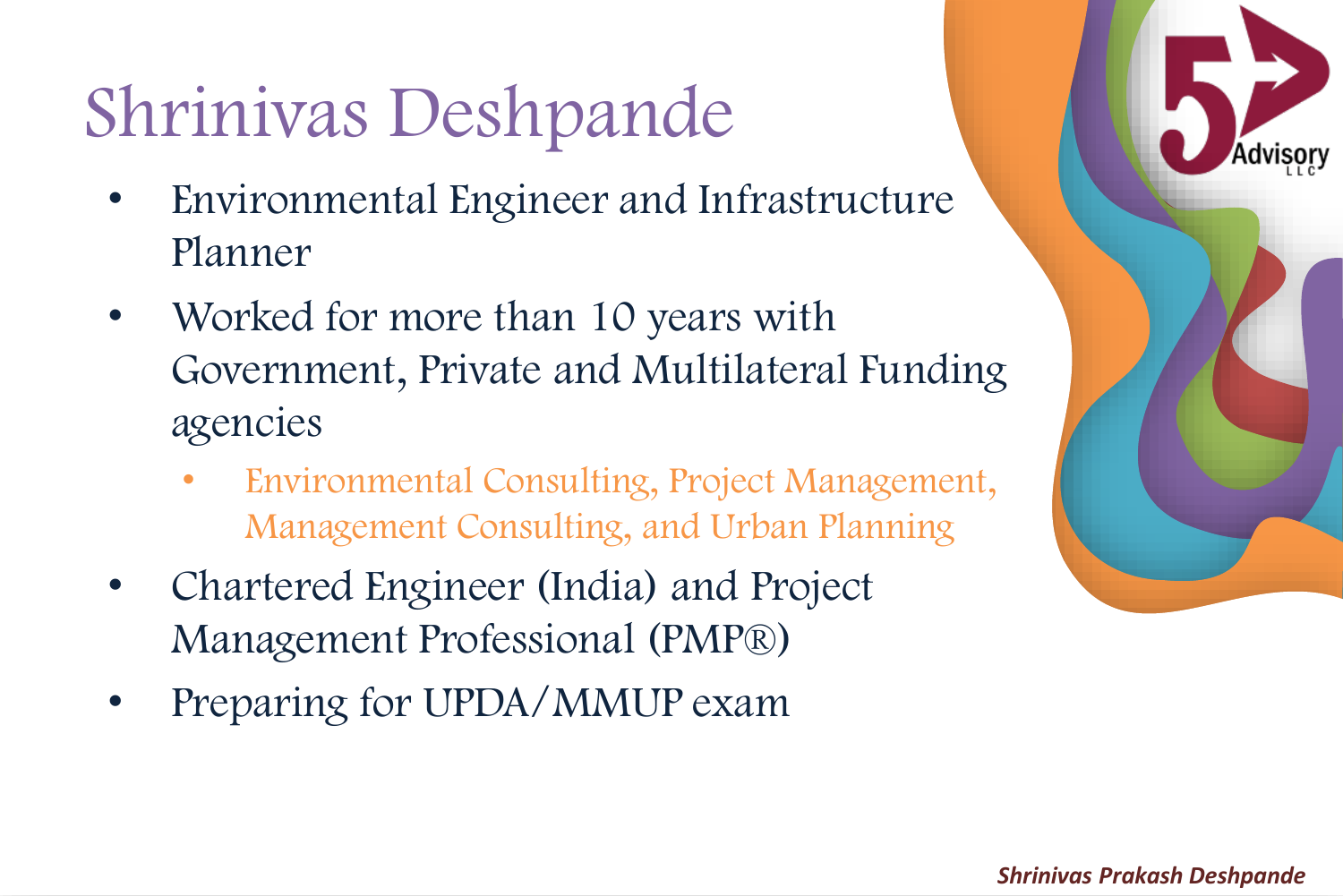### Shrinivas Deshpande

- Executive Director 5D Advisory LLC
	- September 2020 Onwards
- Project Director All India Institute of Local Self Government
	- April 2017 November 2019
- Analyst ICRA Management Consulting Services Limited
	- February 2012 April 2017
	- Joined as Associate Analyst, promoted in 2016
- Research Associate Planning and Resources on Urban Development Affairs
	- June 2009 February 2012

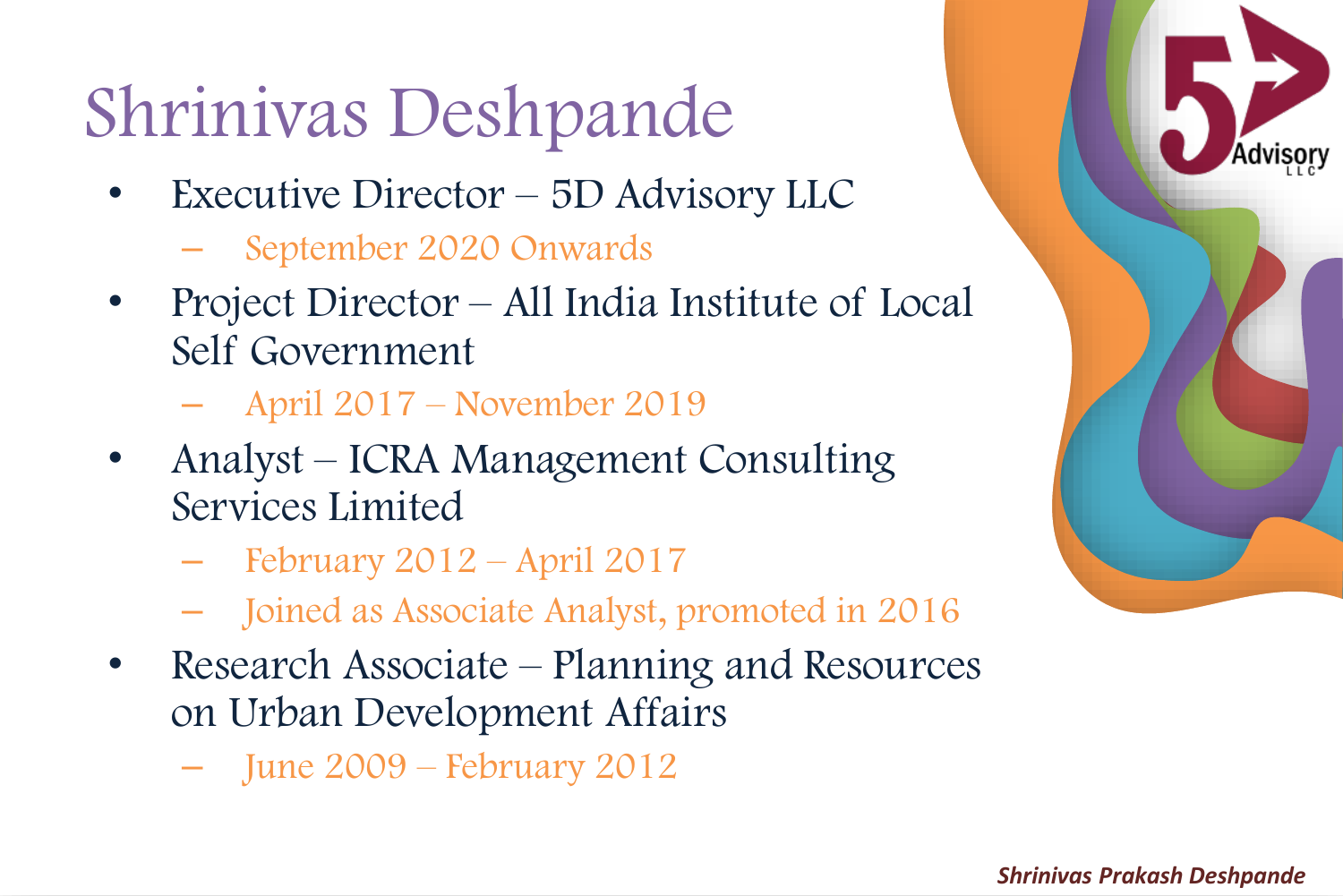### Work spectrum

### Environmental **Consulting**

- Solid and Liquid Waste Management
- •Innovative Technologies
- •Compliance
- Policy and Advocacy

### Project Management

- •Advisory
- Planning
- Leading

### Management Consulting

- Business Development and Operations advisory
- Feasibility studies and Market Research
- Market entry strategy

### Urban Planning

- Master Planning
- •Infrastructure Planning
- Smart City
- Policy and Advocacy



#### *Shrinivas Prakash Deshpande*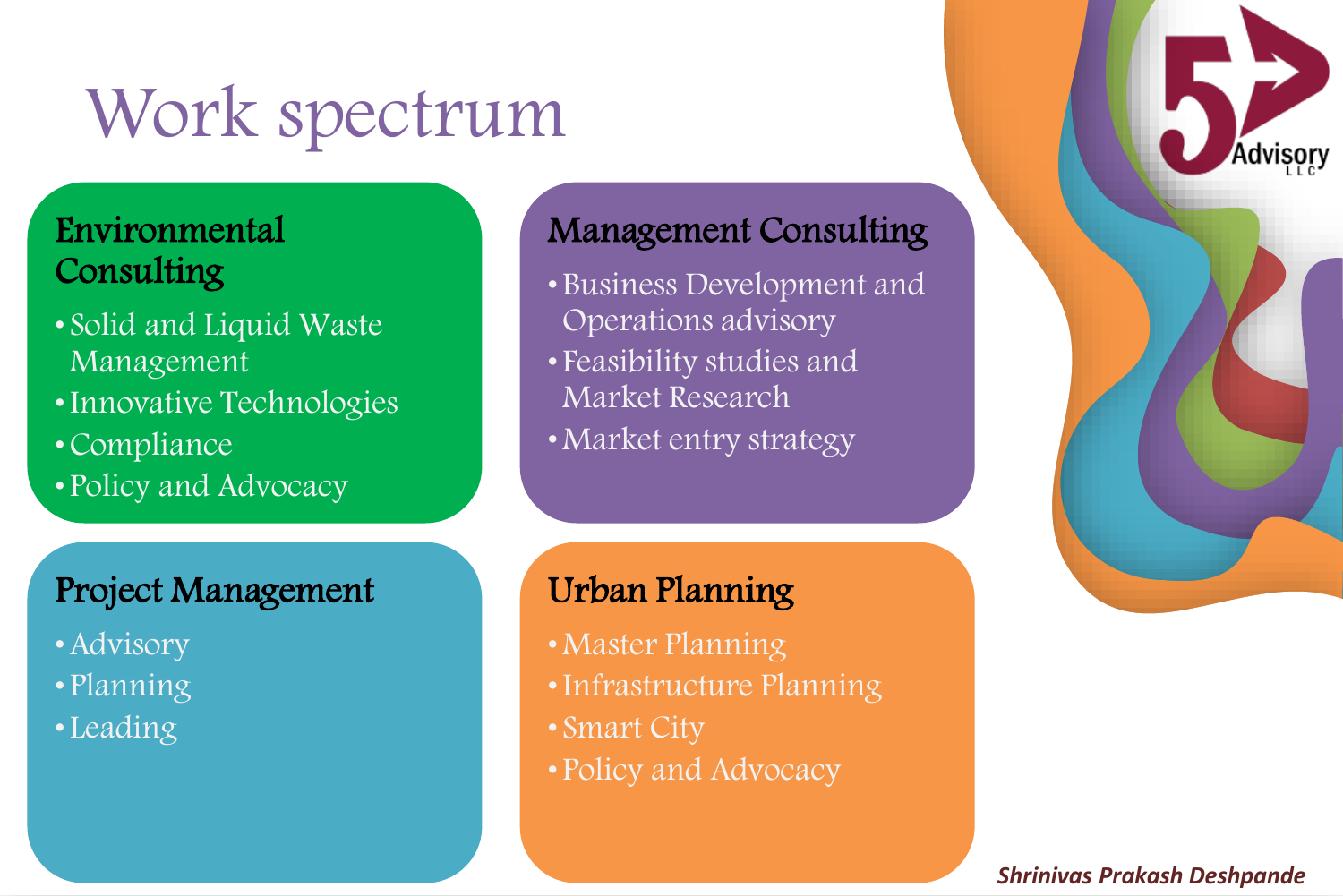## Environmental Consulting

- Consultancy
	- City Sanitation Plan: 60+ULBs
	- Micro-plan for SWM
	- Waste to Energy
	- Rural Sanitation Management
- **Engineering** 
	- Detailed Project Report: ISWM



#### *Shrinivas Prakash Deshpande*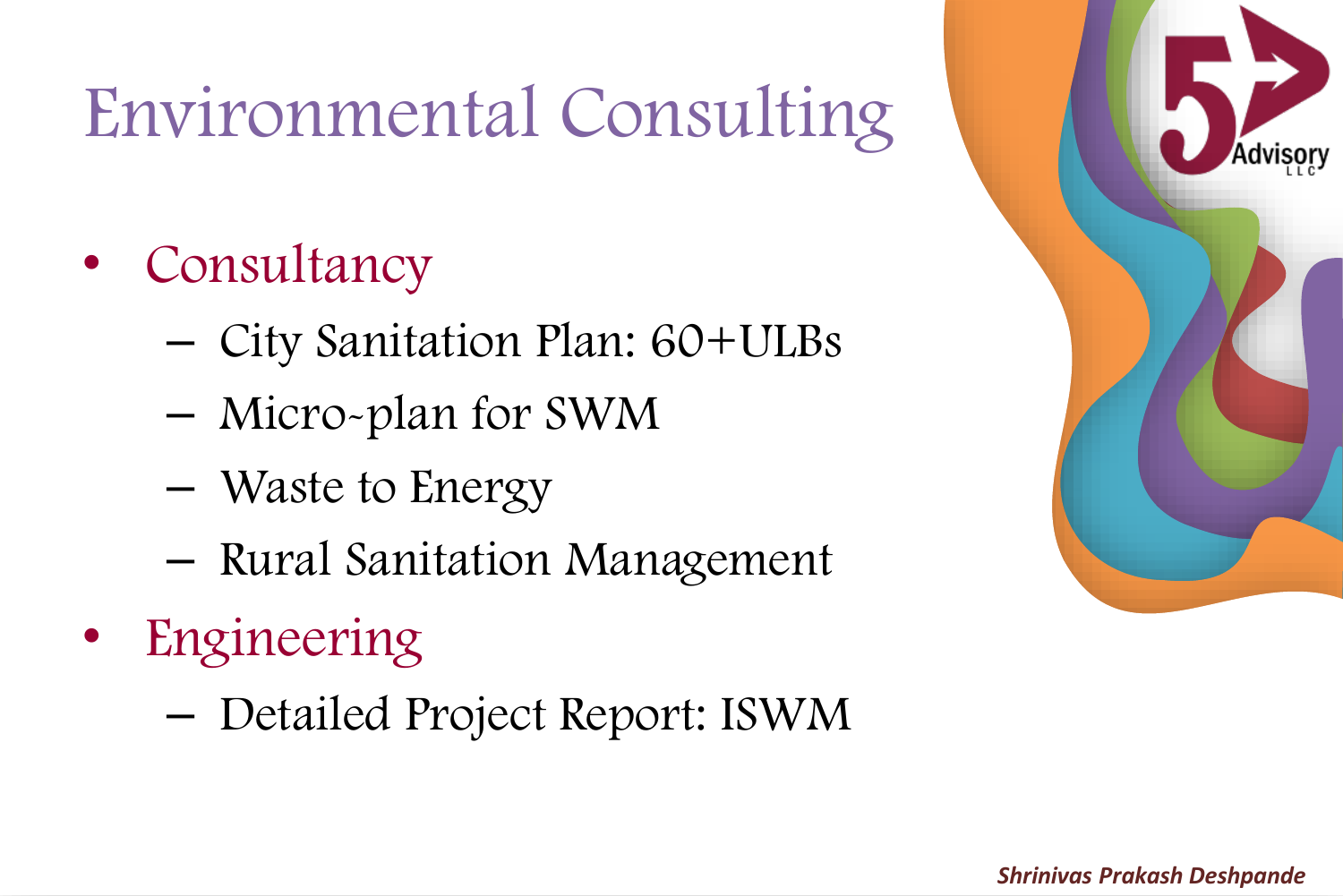### Management Consulting

- Feasibility Study
	- Amusement Park
	- Paper based Industry
	- Eco-friendly Products Earthen utencils
- Market Assessment
	- New business ventures
	- Multinational companies Innovative Products
- Market Entry Strategy
	- Multinational companies– Innovative Products

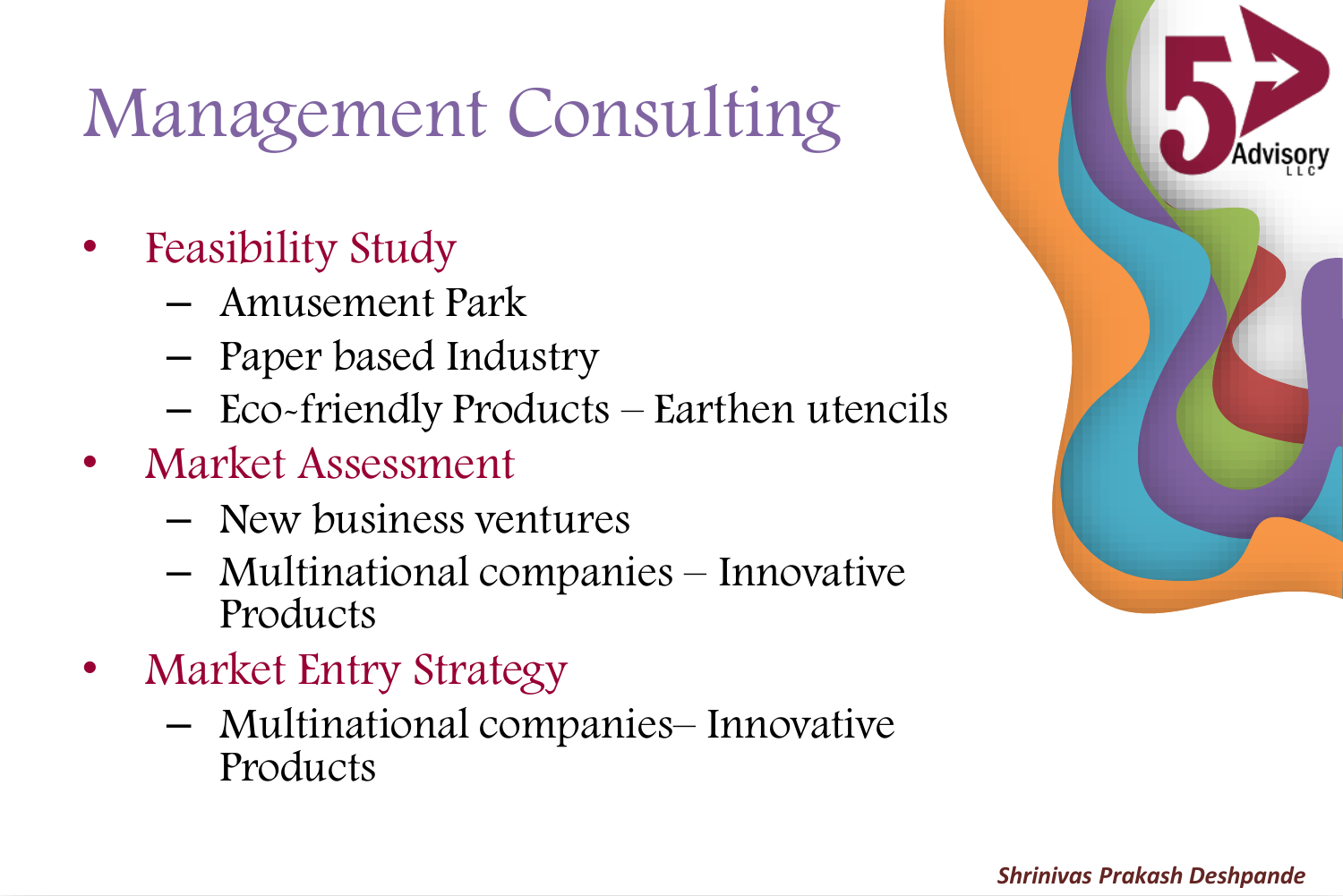# Project Management

- **Government** 
	- Third Party Assessment
	- Rural Sanitation
	- Housing Development

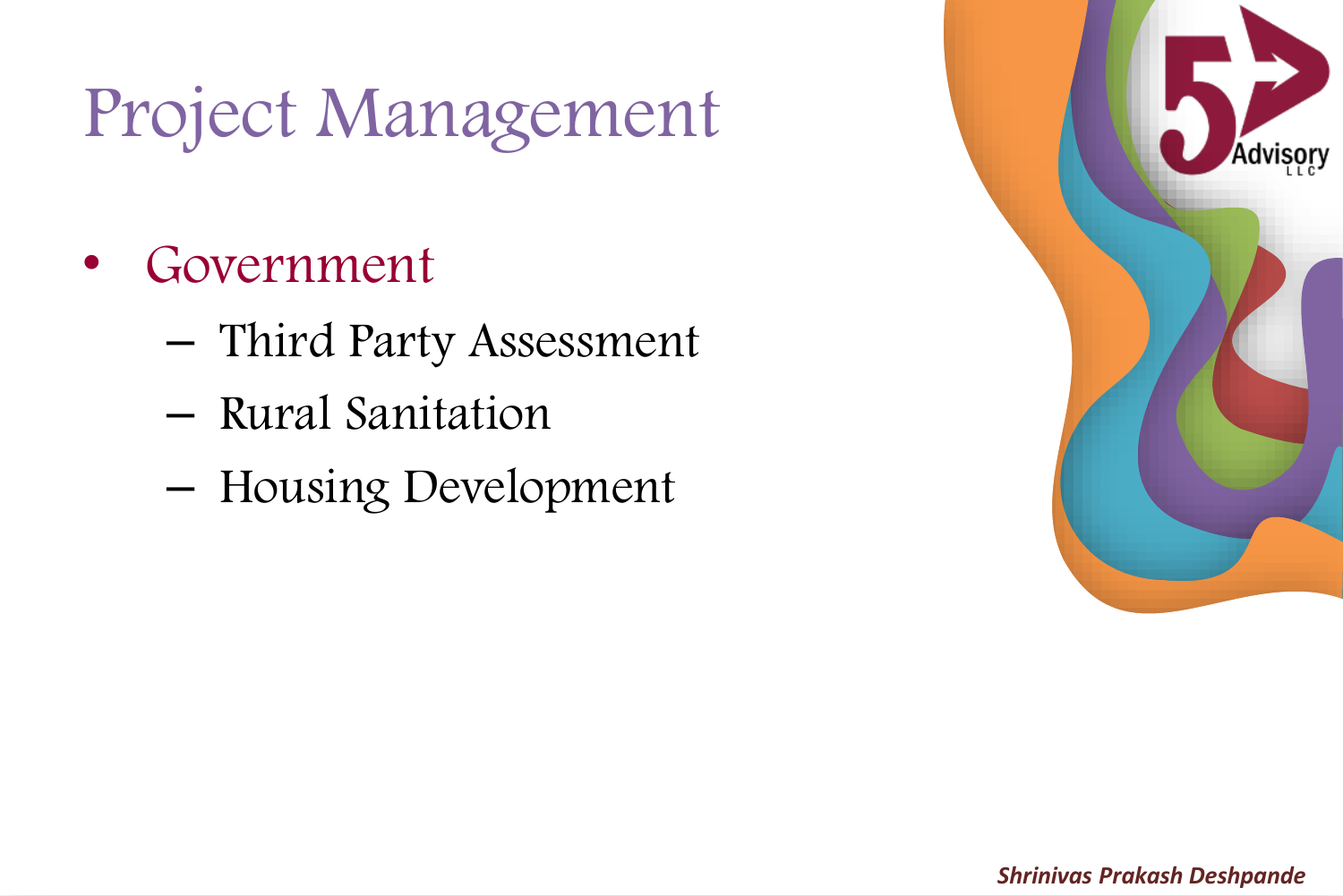# Urban Planning

- City Development Plan  $-20+$  ULBs
- Smart City
	- Retrofitting
	- Greenfield Development
- Pedestrian Friendly city

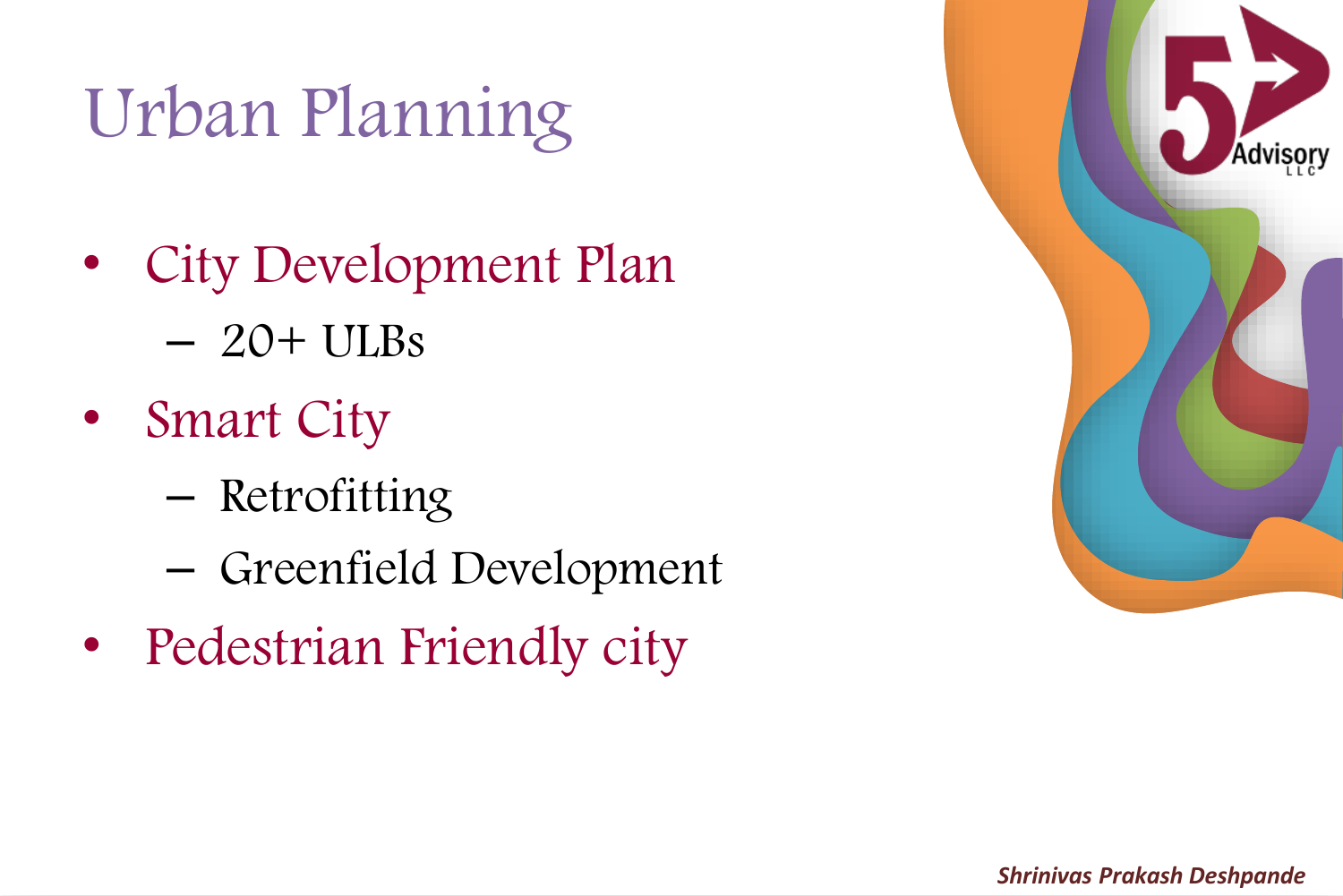## 5D Advisory LLC

We are Qatar Financial Centre firm providing professional Advisory and Consultancy services.

Our Key service areas are:

- 1. Environmental Consulting
- 2. Management Consulting
- 3. Project Management
- 4. Urban Planning and
- 5. Landscape Architecture

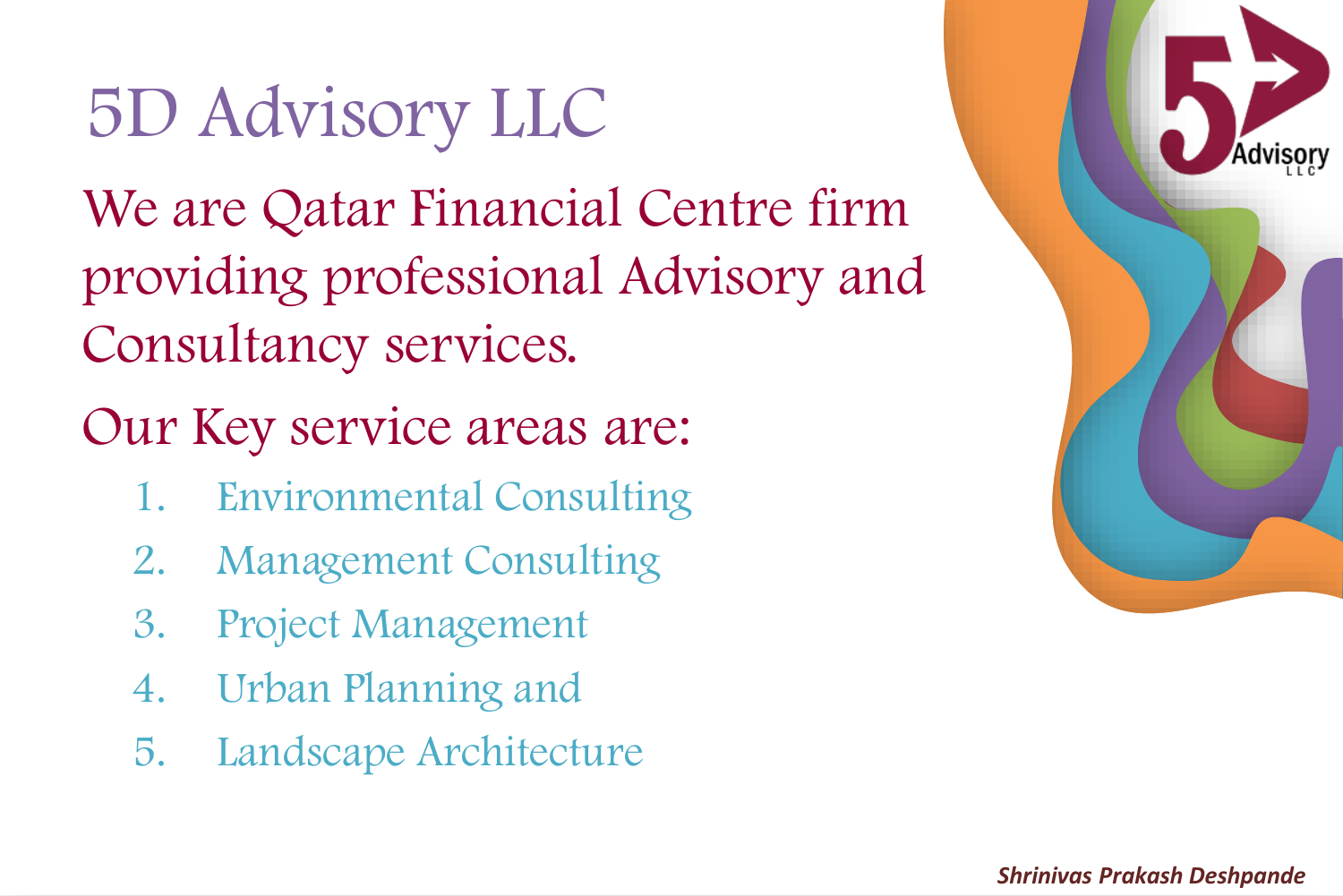### WE BELIEVE

### The only constant thing is "CHANGE"

- Dare to take calculated risks to bring the change.
- Wholehearted dedication to make the change possible.
- Discipline in all our actions and reactions.
- **Determination to keep going ahead.**
- Do the right thing.

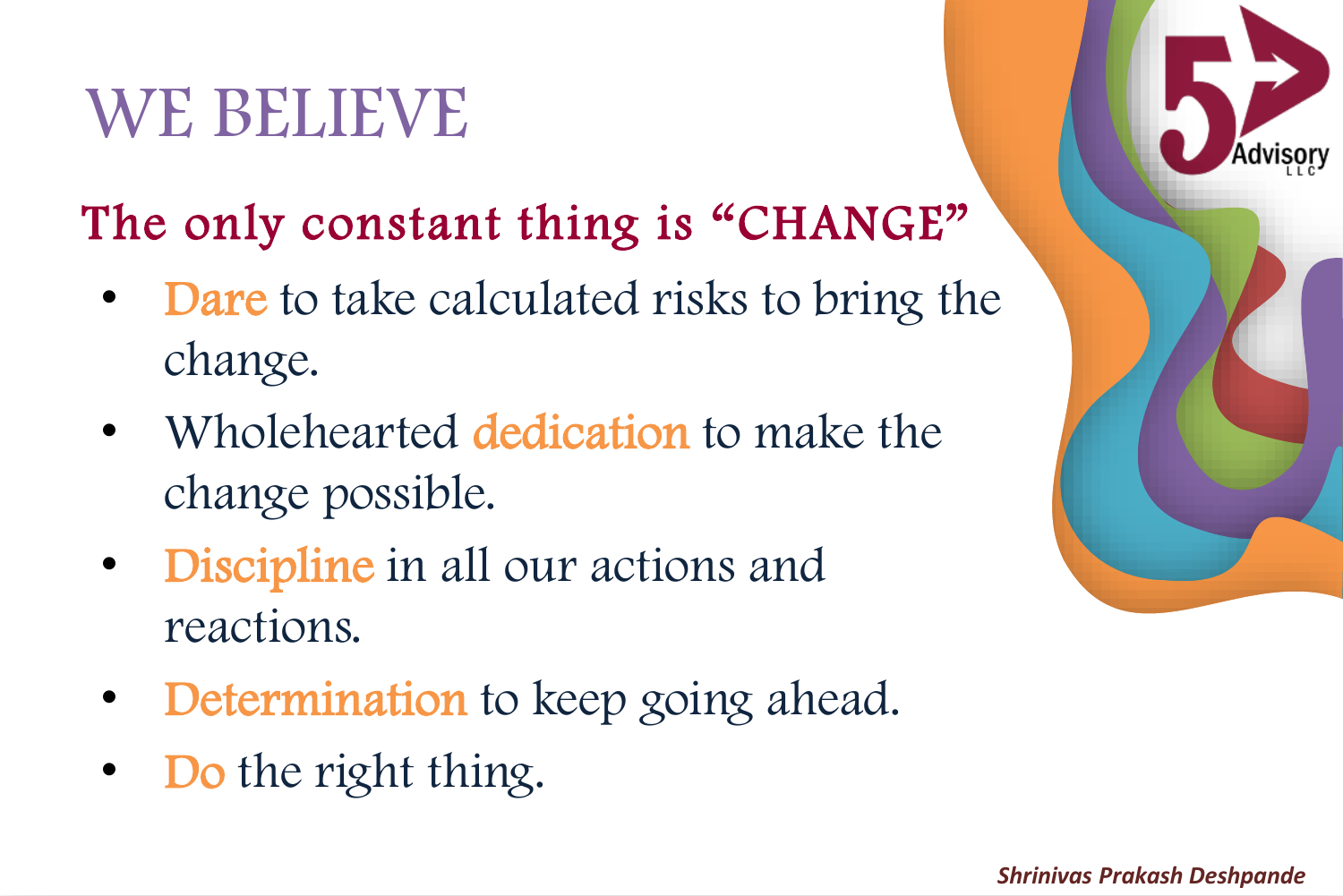## Projects

- Qatari Investor
	- Fresh Flower:
		- Major producers, exporters, market assessment, feasibility in Qatar
	- New Automobile Brand
		- Feasibility Study, Market assessment, Entry Strategy, Operations advisory
- Civil Contracting firm
	- Block and Interlock
		- Expansion plan, feasibility study

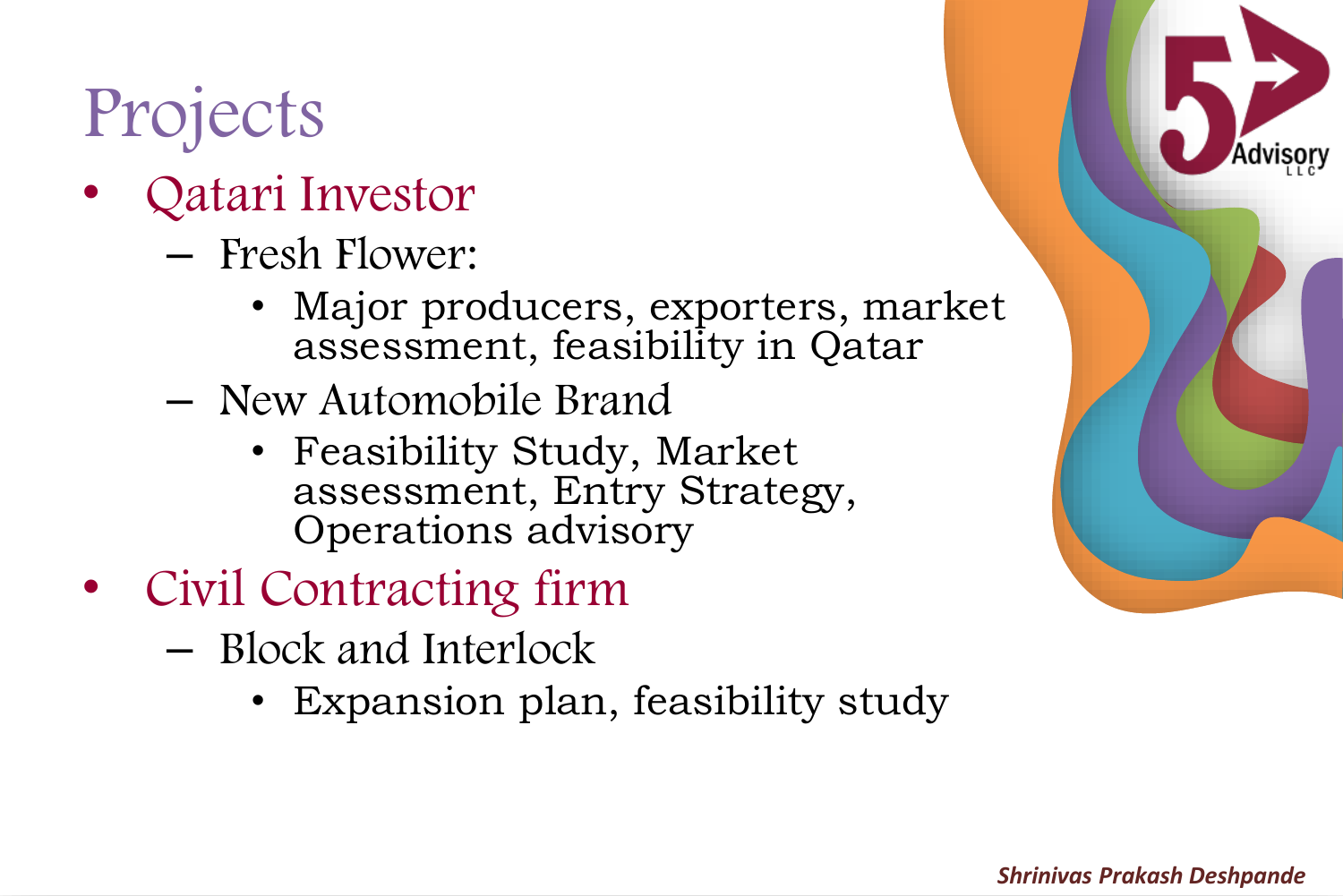### On the shelf

- Vegan Milk in Qatar
	- Make in Qatar
- Renewable energy
	- Eco-friendly means
- Increase ridership in Public transit
	- Innovative approach
- Tourist attraction in Qatar
	- Increase footfall, showcase capabilities
- Youth Skill Development
	- Four key segments